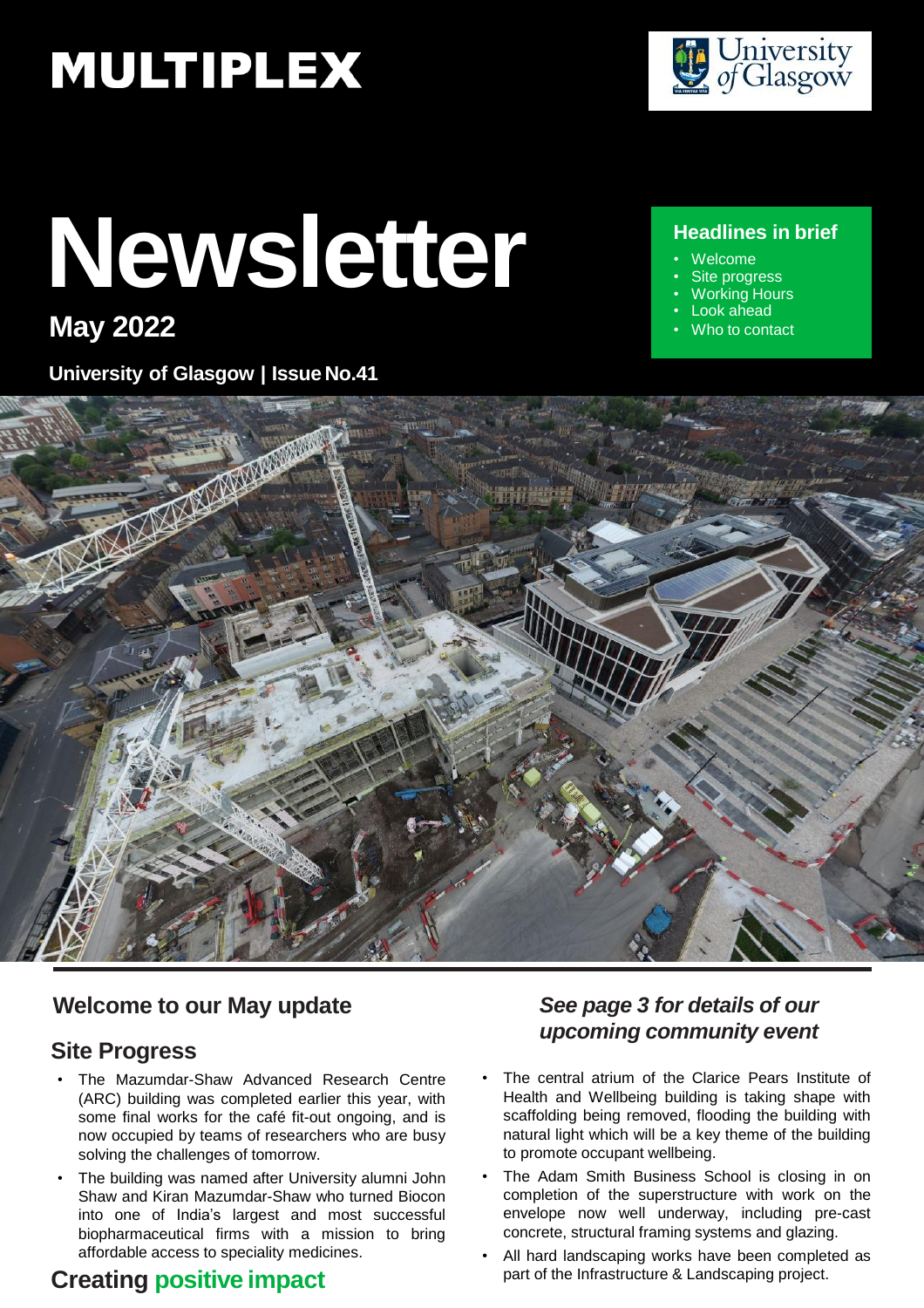#### **Project Images**



*Interior progression – Advanced Research Centre – Café (Eusebi Deli)*



*Interior progression – Clarice Pears Institute of Health and Wellbeing – Atrium*

#### **Project Look Ahead**

- The Infrastructure & Landscaping project will continue with the soft landscaping which will see the introduction of over 100 mature trees to the Campus Development site.
- The concrete frame of the Adam Smith Business School will be completed, with a topping out ceremony planned to mark the occasion. Internally, MEP installation will ramp up with blockwork progressing onto level 2 and internal partitions commencing.
- With the demolition of the Pontecorvo building now complete, progress will continue to be made with the demolition on level 5 of the adjacent Robertson building.
- **Creating positive impact** The Clarice Pears Institute of Health and Wellbeing will continue fit-out works and commissioning of the building's solar panels.

#### **Community Update**

- Students from the University's Civil Engineering programme participated in a week long construction project hosted by ConstructEd. The students got to tackle real-life challenges as they built a tunnel structure, viewing platform, bridge and 4 wind turbines. Multiplex were pleased to be able to support by providing PPE, construction advice and labourers from supply chain partner, Careys.
- Multiplex staff from the Campus Development donned their PPE as they ventured up Ben Lomond in aid of raising funds for The Lighthouse Club. The Charity is the only of its kind to provide emotional, physical and financial wellbeing support to construction workers and their families since 1956.